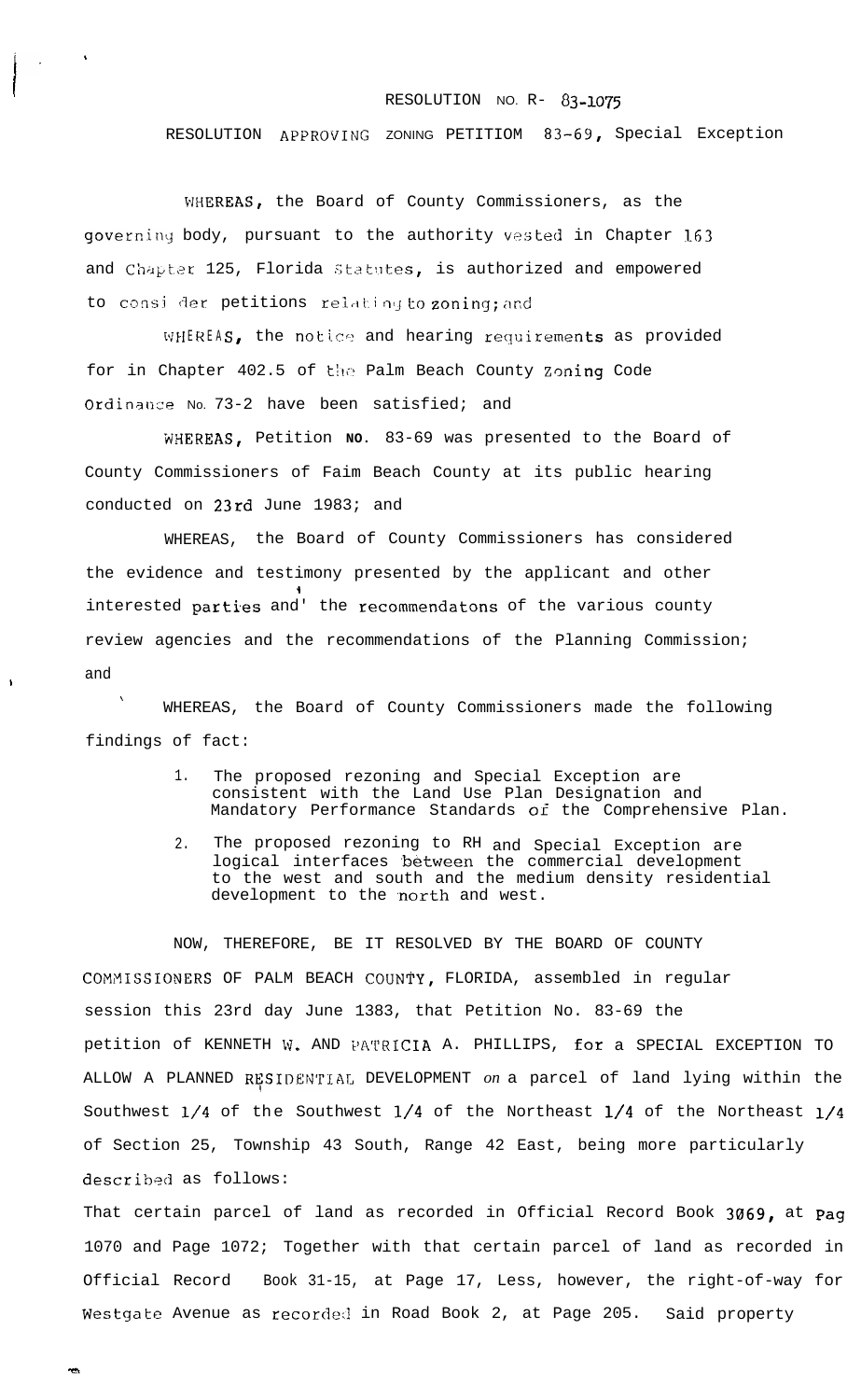located on the northwest corner of the intersection of Westgate Avenue and Donnell Road, approximately . 2 mile south of Okeechobee Boulevard was approved as amended subject to the following conditions:

- 1. This development must retain onsite the first one inch of the stormwater runoff per Palm Beach County Subdivision and Platting Ordinance 73-4, as amended.
- 2. The property owner will dedicate to Palm Beach County seventeen (17) feet from centerline for the right-ofway for Donnell Road.
- 3. The developer will limit access to Westgate Avenue only to the parcel and shall provide turn lanes, per the County Engineer's approval.
- 4. The developer shall take reasonable precautions during the development of this property to insure that fugitive particulates (dust particles) from this project do not become a nuisance to neighboring properties.
- 5. The developer shall take necessary measures during the development of this property to prevent pollutant runoff to neighboring and nearby surface waters.
- 6. The developer will incorporate as much of the existing significant vegetation on this site into the proposed residential development as possible. Existing vegetation shall be supplemented so that there shall be at lease one tree per 20 feet along the northern property boundary prior to the issuance of a Certificate of Occupancy.
- 7. This development shall be limited to townhouse only facing toward the center of the property in accordance with the Site Plan presented at the Board of County Commissioners Hearing, Petition 83-69, Exhibit No. 12.
- 8. \$200 per townhouse shall be paid at the time of issuance of the building permit toward the cost of meeting this project's direct and identifiable traffic impact.
- 9. The developer shall install a six-foot high solid fence and wall combination along the property's northern boundary prior to the issuance of the Certificate of Occupancy.

Commissioner Koehler , moved for approval of the petition. The motion was seconded by Commissioner Wilken, and upon being put to a vote, the vote was as follows:

| Ken Spillias, Vice Chairman<br>$- \Delta YF$<br>Dennis P. Koehler, Member<br>$- \Delta YF$<br>Dorothy Wilken, Member<br>––AYE<br>Bill Bailey, Member | PEGGY B. Evatt, Chairman | $--ABSENT$ |
|------------------------------------------------------------------------------------------------------------------------------------------------------|--------------------------|------------|
|                                                                                                                                                      |                          |            |
|                                                                                                                                                      |                          |            |
|                                                                                                                                                      |                          |            |
|                                                                                                                                                      |                          | $--ABSENT$ |

The foregoing resolution was declared duly passed and adopted this  $\,$  day of  $\,$  SEP 1 3 1983 , confirming action of 23rd June,  $\,$ 1983.